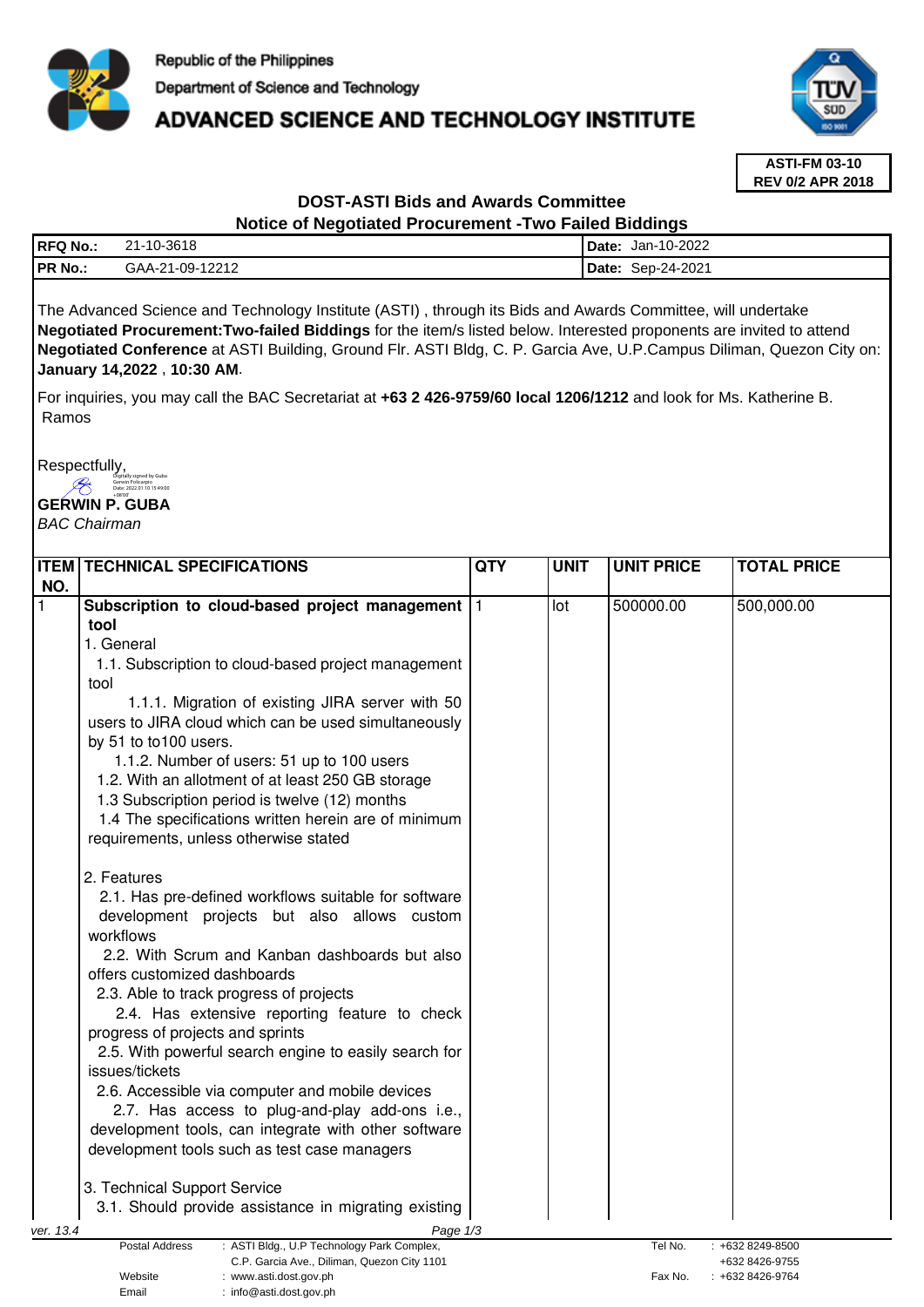| TOTAL APPROVED BUDGET FOR THE CONTRACT:<br>Php 500,000.00                                                                                                                                                                                                                                                                                                                                                                                      |                       |         |        |                |                     |  |
|------------------------------------------------------------------------------------------------------------------------------------------------------------------------------------------------------------------------------------------------------------------------------------------------------------------------------------------------------------------------------------------------------------------------------------------------|-----------------------|---------|--------|----------------|---------------------|--|
|                                                                                                                                                                                                                                                                                                                                                                                                                                                |                       | $-X-X-$ | $X-X-$ | $X-X-X-X-X-X-$ | $X-X-X-X-X-X-X-X-X$ |  |
| 3.4.<br>With<br>documentations/instruction manuals<br>4. Warranty Service<br>4.1. Access to version upgrades, new releases, bug<br>fixes, and critical security patches, if any, must be<br>made available during the duration of the subscription<br>5. Notes<br>5.1. Subscription should be activated within 15 days<br>upon release of NTP<br>5.2. Price is inclusive of government tax<br>5.3. Charging: ASTI-GAA under IT Support project | accessible<br>readily |         |        |                |                     |  |
| JIRA database to the cloud-based platform<br>3.2. Technical support should be available at least 8<br>hrs from Monday to Friday and has the following<br>response time: Application is down - 2 business hrs;<br>Serious degradation - 6 business hrs; Moderate impact<br>- 1 business day; Low impact - 1-2 business days<br>3.3. End-user must be able to request technical<br>support by phone, email, or through a website                 |                       |         |        |                |                     |  |

## **GUIDELINES**

## A. **Submission of Quotations**

- 1. The quotation should include the RFQ or the P.R. Number found above.
- 2. Pictures or brand/model names or numbers, if applicable, should be specified in the quotation.
- 3. The quotations shall include the signature of the company's representatives.

### B. **Eligibiliy Requirements**

As per GPPB No. 21-2017 amending the Annex H of the 2016 R-IRR of RA 9184, the following shall be submitted:

### **For procurement of goods:**

- 1. PhilGEPS Certificate of Plantinum Membership
	- **Note:** If unavailable, submit the following:
		- a. PhilGEPS Registration Number
		- b. Mayor's Permit or BIR Certificate of Registration
- 2. Income/Business Tax Return

**Note:** Applicable only for ABCs above Php500,000.00

3. Omnibus Sworn Statement **Note:** Applicable only for ABCs above Php50,000.00 and must be submitted upon post-qualification

### **For procurement of infrastructure:**

- 1. The requirements for goods.
- 2. Valid PCAB License.

### **For procurement of consulting services:**

- 1. The requirements for goods.
- 2. Valid PRC License or Curriculum Vitae.

**NOTE:** For new suppliers, submit a BIR Certificate of Registration for accounting purposes.